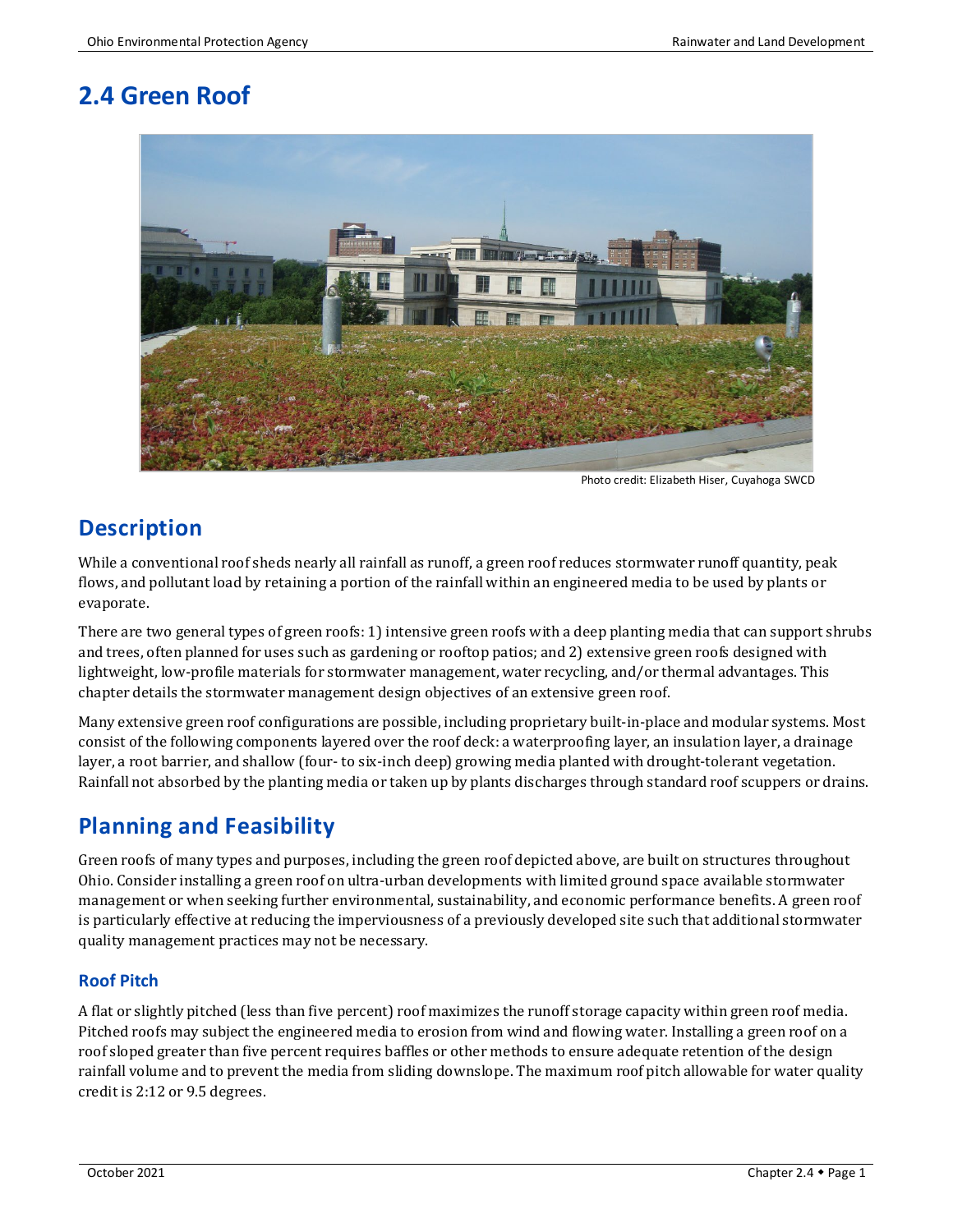#### **Roof Access**

Adequate access to the roof must be available for both personnel and materials needed to conduct routine (monthly to bi-weekly) maintenance activity such as weeding, plant replacement, and wind-borne debris removal. This access must be a permanent feature of the building, such as a pilot house, roof hatch, or exterior stairs to the green roof. Unsecured ladders should not be needed to access a green roof for maintenance.

#### **Access to Water**

Locate an easily accessible water source with sufficient pressure and volume at the green roof level for irrigation during establishment and extended droughts.

#### **Roof Microenvironment**

Each urban rooftop presents a unique microenvironment that must be considered when planning and designing a green roof. A well-designed green roof should withstand extreme seasonal and daily climate variations as well as high winds that occur on an elevated surface. Evaluate possible solar reflection or shade from nearby buildings that can unexpectedly harm green roof vegetation. Prevent vented exhaust from killing plants or eroding the planting media.

## **Design Criteria**

A green roof is subject to structural and other engineering criteria that are beyond stormwater management function and the scope of this chapter. Designers must consult applicable structural engineering standards and adhere to applicable State and local building code. Other industry-accepted resources serve as a more comprehensive design guide that cannot be replicated here. The following table of green roof design resources is not exhaustive but is provided for reference.

#### **Table 2.4.1 Potential Green Roof Design Standards and References**

- National Roofing Contractors Association. 2017. *The NRCA Vegetated Roofing Systems Manual*. Third Edition. Rosemont, IL.
- Green Roofs for Healthy Cities. 2016. *Green Roof Design and Installation Resource Manual*. Toronto, Ontario, Canada.
- Landscape Development and Landscaping Research Society [Forschungsgesellschaft Landschaftsentwicklung Landschaftsbau] e.V. (FLL). 2018. *Green Roof Guidelines – Guidelines for the Planning, Construction, and Maintenance of Green Roofs*. Bonn, Germany.
- ANSI/SPRI. RP-14: Wind design standard for vegetative roofing systems.
- ANSI/SPRI. VF-1: External fire design standard for vegetative roofs.
- ANSI/SPRI. VR-1: Procedure for investigating resistance to root penetration on vegetative roofs.
- ASTM E2396 / E2396M 15. Standard Test Method for Saturated Water Permeability of Granular Drainage Media [Falling-Head Method] for Vegetative (Green) Roof Systems.
- ASTM E2397 / E2397M 15. Standard Practice for Determination of Dead Loads and Live Loads Associated with Vegetative (Green) Roof Systems.
- ASTM E2398 / E2398M 15a. Standard Test Method for Water Capture and Media Retention of Geocomposite Drain Layers for Vegetative (Green) Roof Systems.
- ASTM E2399 / E2399M 15. Standard Test Method for Maximum Media Density for Dead Load Analysis of Vegetative (Green) Roof Systems.
- ASTM E2777-20 Standard Guide for Vegetative (Green) Roof Systems.
- ASTM E2400 / E2400-19 Standard Guide for Selection, Installation, and Maintenance of Plants for Vegetative (Green) Roof Systems.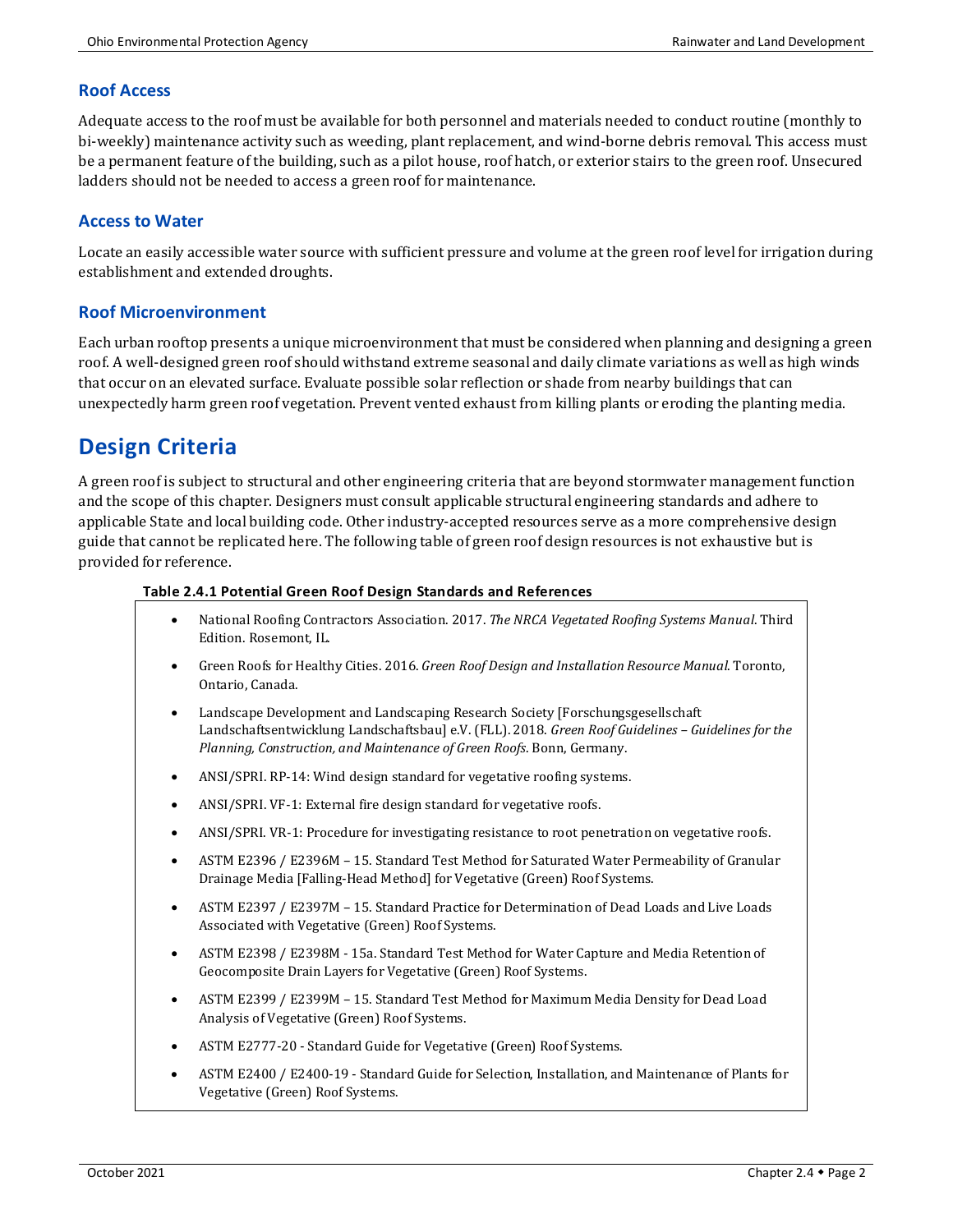In addition, the specialized design and materials associated with a green roof warrant both the designer and installer have proper experience and training. *Green Roof Professional*(greenroofs.org) or another applicable professional accreditation or certification is recommended.

#### **Roof Coverage**

For water quality credit, an extensive green roof with planted media should cover at least 90 percent of the available roof surface. Area excluded from the green roof often includes setbacks for safety, access, leak prevention, and fire protection. This is commonly around the roof perimeter, mechanicals, access points, roof penetration points, skylights, erosive exhaust vents (unless deflectors are installed), and otherwise incompatible or inaccessible area.

#### **Water Quality Volume**

The amount of rainwater retained within the green roof planting media is the product of the water holding capacity and the depth of the planting media layer (dmedia). The water holding capacity of the media is represented in soil science and horticulture terminology as the plant available water (PAW). The PAW is the difference between the field capacity (moisture remaining after gravity drainage has occurred) and permanent wilting point (water remaining in the media that cannot be transpired by plants) for the design media.

Assume the PAW to be 0.25 in/in (based on the retention of water in typical green roof media). Use a PAW greater than 0.25 only if data for the selected planting media blend is supported by either an independent testing laboratory using standard measurement procedures (ASTM D-6836 or USDA-NRCS documented methods) or as published findings in a peer-reviewed research journal through academic study.

A green roof designed to the PAW and  $d_{\text{median}}$  criteria within this chapter supplies the required water quality volume (WQv) for the green roof area. The WQv provided with a green roof is:

$$
WQv_{gr} = PAW \times d_{\text{median}} \times A_{gr} / 12
$$
 (Equation 2.4.1)

where  $WQv_{gr}$  = water quality volume of a green roof (ft<sup>3</sup>),

PAW = plant available water (in/in) with an assumed value of 0.25 in/in,

dmedia = media depth (in) with a minimum of four inches and a maximum value of six inches, and

 $A_{gr}$  = area of green roof (ft<sup>2</sup>).

Extensive green roofs should not require regular irrigation. If irrigation beyond the establishment or extended drought periods is expected, reduce the PAW by 50 percent and provide a stormwater treatment practice, such as rainwater harvesting, to treat any remaining WQv.



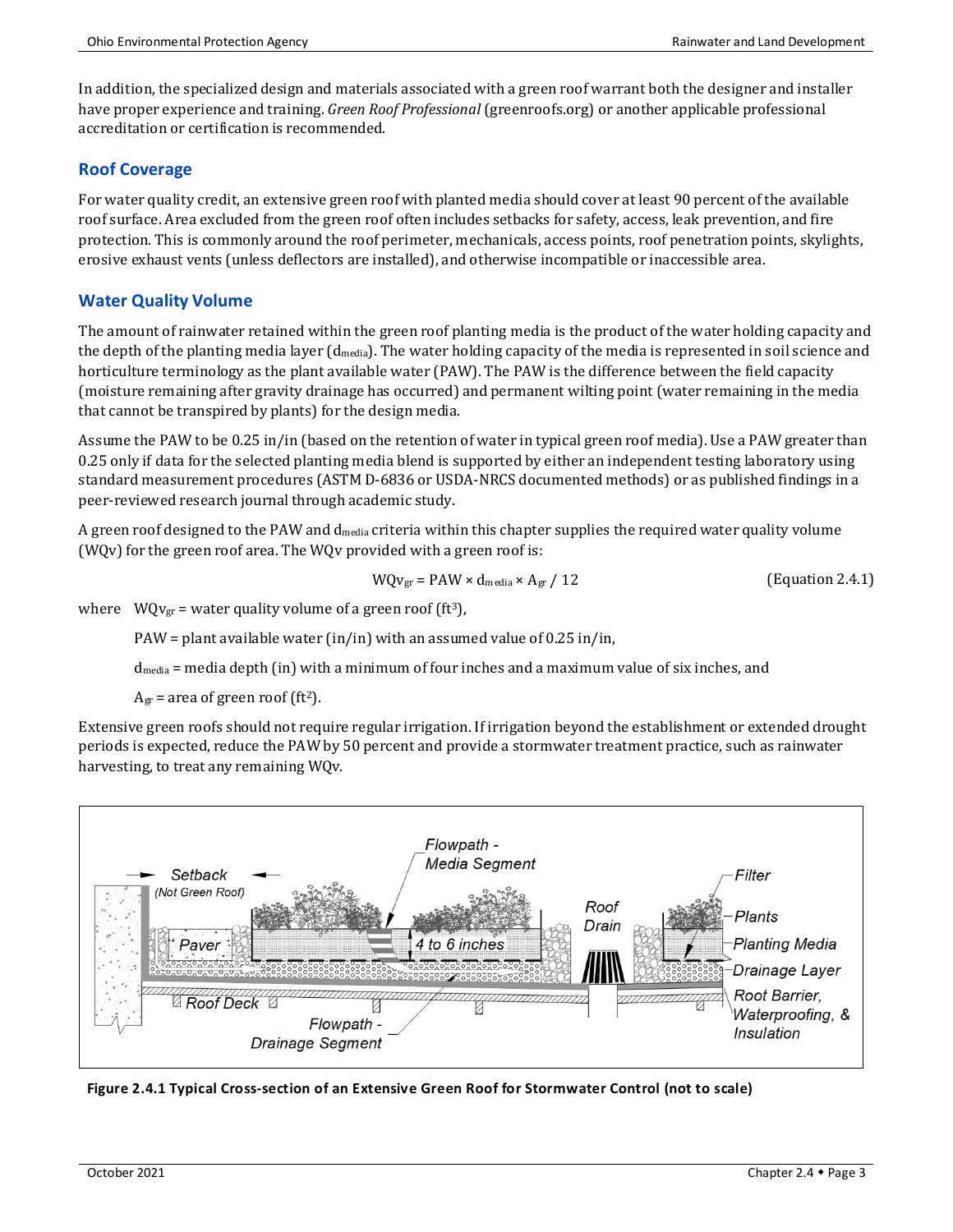### **Conveyance and Overflow**

A drainage layer underneath the planting media must freely convey runoff to an outlet or overflow system when the water holding capacity of the planting media is exceeded. This prevents the buildup of water which might adversely impact the plants and structural loading of the building. The drainage layer may consist of a prefabricated system or granular material such as a one- to two-inch layer of clean, washed aggregate or synthetic material. A minimum grade of two percent is recommended.

The drainage layer typically outlets to a traditional rooftop drainage system. This could include drains built into the roof deck as well as scupper assemblies that pass through a roof parapet and drain into a downspout. The system must include an adequate number of drains with sufficient capacity to drain the entire roof without ponding water above the media and meet applicable building code. Protect all roof drains from clogging, especially those within or near the planting media. Include emergency overflows within the green roof to prevent inundation and surface erosion when heavy rainfall events exceed the storage and transmission capacity of the planting media.

Any material or filter fabric separating the planting media and the drainage layer must not impede the downward migration of water into the drainage layer. Root barriers that come into contact with water shall be free of chemicals that could leach into stormwater runoff.

### **Planting Media**

A specially designed planting media supports vegetation with a permeability and pore space volume necessary for stormwater management. It is typically a manufactured blend of lightweight mineral aggregate and organic matter. The lightweight aggregate may be coarse sand, slate, expanded shale or clay, volcanic rock, pumice stone, scoria, zeolite, vermiculite, perlite, diatomaceous earth, or other similar materials. The planting media must be free of excess fine (clay or silt) particles that will increase weight, decrease permeability, and potentially clog drainage elements and filter fabrics. No more than 10 percent by mass of the planting media may have a grain diameter less than 0.06 mm and 100 percent by mass shall be less than 12.5 mm (1/2 inch). The full particle size distribution of the planting media may vary by manufacturer.

Organic matter may be supplied by adding peat moss, composted bark, shredded wood waste, coconut coir fiber, or other acceptable organic matter to the lightweight aggregate to be later supplemented by decomposing roots and foliage. All supplied organic matter must have a nutrient content that will limit nitrogen or phosphorus leaching, be free of pathogens, weed seeds, herbicide residue, excess salts, and excess heavy metals. Garden soil or harvested topsoil is not recommended due to its weight. Organic content is expressed as a percentage of the total blend as determined by a loss-on-ignition test. An organic content of four- to eight-percent of the total blend is usually adequate for extensive green roofs.

The planting media layer must be a minimum of four inches thick. Plants may have difficulty surviving in less than four inches of planting media, especially during dry periods. Media with synthetic amendments or other components to increase the media's water hold capacity must include a plant survivability report demonstrating plant survival equals that of a non-irrigated four-inch standard green roof growing media. Although the constructed depth may be deeper, the maximum d<sub>media</sub> eligible for RRv credit is six inches. A media thickness greater than six inches may not dry out as quickly, creating a non-uniform moisture distribution in the soil and no significant increase in retention storage potential. Use a planting media with a minimum saturated hydraulic conductivity of 1.5 inches per hour to limit the ponding and freezing of stormwater on the green roof.

### **Plants**

A full and vigorous cover of low-maintenance, self-sustaining (requiring minimal fertilizer and irrigation) perennial vegetation 1) protects the planting media from wind erosion, 2) increases the amount of stormwater managed through evapotranspiration, 3) dries out the media for upcoming storms, and 4) minimizes maintenance cost and effort. Use plants capable of surviving in shallow, predominately dry planting media as well as withstanding the severe wind, temperature, and other weather conditions encountered on a roof. Native plants such as wild onion, sedges, and certain grasses may grow well on green roofs, however low-growing succulents may offer greater fire resistance and require less irrigation. A plant community composed of at least three species of succulent plants is recommended. Plant selection guides for green roofs are available from several sources including: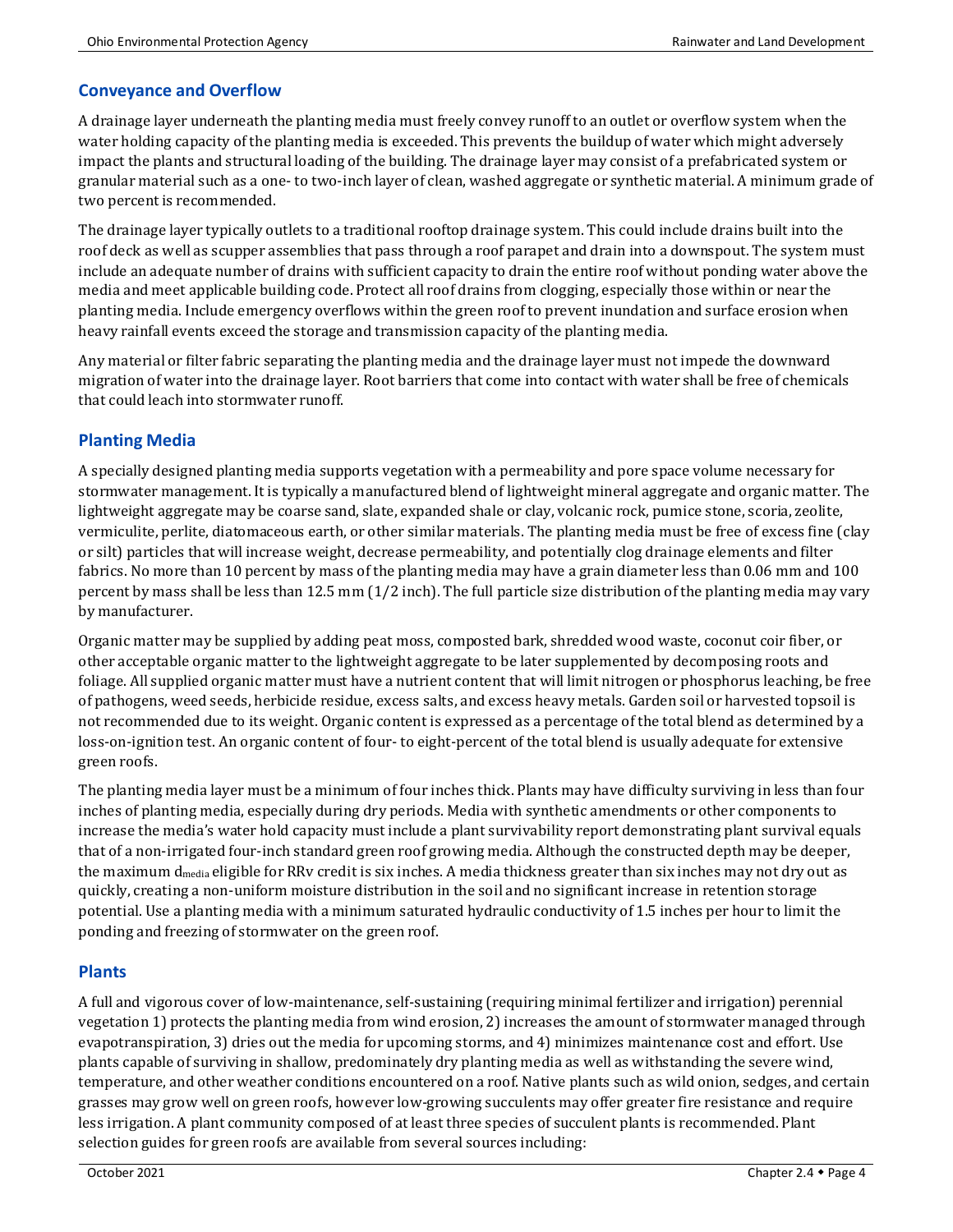• Getter, Kristin and D. Bradley Rowe. 2008. Selecting Plants for Extensive Green Roofs in the United States. Extension Bulletin E-3047. Michigan State University Extension.

Plan a plant palette to achieve vegetative cover over 80 to 90 percent of the green roof media within two years of installation. An initial density of a minimum of two succulent plantings per square foot is recommended for a green roof planted with plugs or short root trainers. Plant area coverage will be attained quicker by planting at higher density, including in the plant palette some plants with high growth rates, and using hardened off plants raised in green roof media and allowed to acclimate to outside conditions for a few weeks prior to installation. Use pre-grown mats or modular trays to achieve instant plant coverage.

Specify erosion control measures to protect the plugs and underlying planting media from wind and rain erosion during the establishment period.

Consult with a landscape architect, horticulturalist, green roof supplier, or other professional experienced with green roofs to select a plant palette appropriate for the growing media depth, roof exposure, shading, solar reflection, wind, roof pitch, roof access, and other factors. Include the planting plan in the stormwater pollution prevention plan (SWP3).

# **Design Considerations**

### **Peak Flow Attenuation**

The design criteria in this chapter focus on water quality primarily as a product of annual runoff volume reduction, but research suggests that a green roof is also capable of attenuating runoff peak discharge rates. A study in Pennsylvania (Jarrett, 2016) concluded that a particular green roof was able to attenuate synthetic rainfall events to a predevelopment level within a 2- to 100-year event return period. Similarly, a study in London, Ontario, Canada (Simms, 2019) found the 50- to 100-year return period storm event drainage was reduced to about a 10-year storm event by a green roof primarily for short (less than eight hour) duration events. However, green roofs are considered effective at reducing the peak runoff rates of smaller precipitation events but less so for larger events. Note that the addition of a storage reservoir to a green roof has been shown to be more efficient at reducing peak discharge than increasing the media depth (Li, 2016).

The conversion of rainfall to runoff for a statistical event can be difficult to predict due to the variability of the water holding capacity of the various types of media and heavily influenced by the antecedent moisture conditions. If a characteristic runoff equation cannot be determined for a green roof assembly, it may be possible to use the NRCS Curve Number methodology usually reserved to predict the hydrologic response of natural ground. Various CN values for extensive green roofs are reported in research and publications. Table 2.4.2 presents CN values developed by the Maryland Department of the Environment for various retention volumes (determined by the design planting media's PAW and depth) that are recommended for use here.

| Table 2.4.2 Effective Curve Number for Extensive Green Roofs (from Maryland, 2018) |     |     |    |     |     |     |     |  |  |
|------------------------------------------------------------------------------------|-----|-----|----|-----|-----|-----|-----|--|--|
| $PAW \times d_{\text{media}}$ (in):                                                | 0.6 | 1.0 |    | 1.4 | 1.6 | 1.8 | 2.0 |  |  |
| CN:                                                                                | 94  | 92  | 90 | 88  | 86  | 85  |     |  |  |

**Table 2.4.2 Effective Curve Number for Extensive Green Roofs (from Maryland, 2018)**

Estimating peak stormwater runoff rates may be best determined through *EPA SWMM[1](#page-4-0)* or similar stormwater management models. The flow path (see Figure 2.4.1) through an extensive green roof should include 1) a vertical segment though the planting media controlled by its saturated conductivity ( $k_{sat}$ ) and depth and 2) a horizontal component through the drainage layer.

<span id="page-4-0"></span><sup>1</sup> EPA SWMM is common domain software available free from U.S. EPA. Similar proprietary software are also available.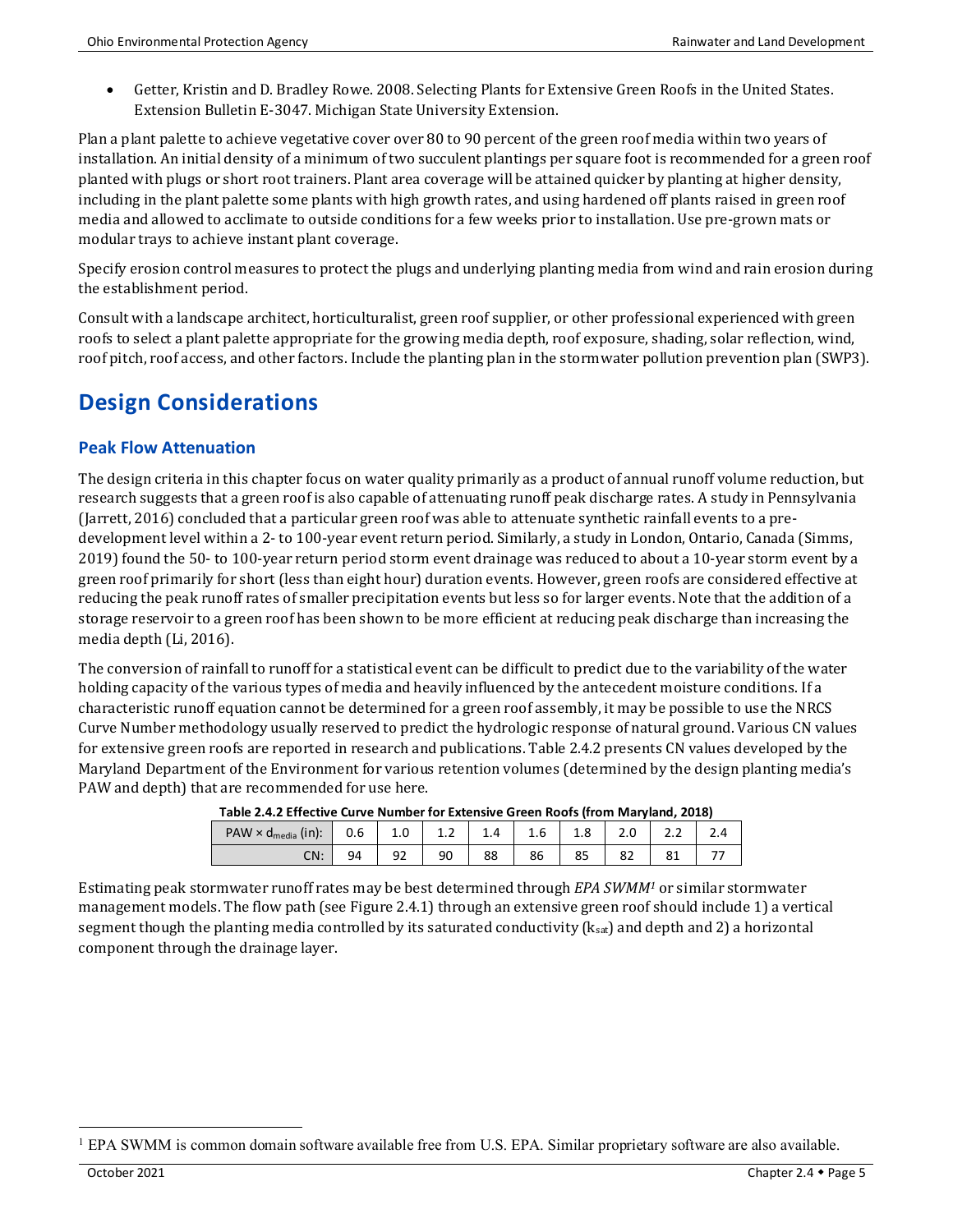# **Additional Benefits of Green Roofs**

In addition to stormwater management, a green roof offers many other benefits, some of which are listed in Table 2.4.3, that may influence the decision to select a green roof, its overall design, and its bottom-line cost.

Some of these benefits produce direct economic returns while others, such as the usable space shown in Figure 2.4.2, may provide marketable or functional value. A developer may find it necessary to quantify potential financial gains from these benefits to represent the true cost of a green roof in comparison to other potential stormwater management practices. The Living Architecture Performance Tool (Green Infrastructure Foundation, 2019) or other calculators are freely available to help planners identify and appraise these various benefits.



**Figure 2.4.2 University of Toledo (Photo Courtesy of Cuyahoga SWCD)**

| Table 2.4.3 PULEIILIAI NUIT-SLUTTIIWALEI DEITEIILS                                                                                                                                                                                                                                                                                                                                                                     |                                                                                                                                                                                                                                         |  |  |  |  |  |
|------------------------------------------------------------------------------------------------------------------------------------------------------------------------------------------------------------------------------------------------------------------------------------------------------------------------------------------------------------------------------------------------------------------------|-----------------------------------------------------------------------------------------------------------------------------------------------------------------------------------------------------------------------------------------|--|--|--|--|--|
| <b>Private Benefits</b>                                                                                                                                                                                                                                                                                                                                                                                                | <b>Community Benefits</b>                                                                                                                                                                                                               |  |  |  |  |  |
| extended service life of the roof<br>increased heating and cooling energy efficiency<br>noise dampening<br>architectural feature that:<br>positively affects resident or employee health<br>$\circ$<br>and well-being<br>improves sale or rental marketability<br>$\circ$<br>improves view from higher floors<br>$\circ$<br>credit toward certifications (LEED, Green Globes,<br>SITES, etc.) or local stormwater fees | reduced urban heat island effect<br>urban biodiversity and pollinator habitat<br>improved air quality<br>carbon sequestration<br>waste diversion (when using recycled materials)<br>reduces combined sewer overflow (CSO)<br>discharges |  |  |  |  |  |

#### **Table 2.4.3 Potential Non-stormwater Benefits**

## **Maintenance Considerations**

All roof drains should be easily accessible for routine and emergency maintenance. Design drains to prevent vegetation, debris, or growing media from obstructing them.

Fall protection may be needed for maintenance activity. Plan railing, anchor points, and other safety features during the design process.

## **References**

American Society of Civil Engineers/Water Environment Federation. 2012. Design of Urban Stormwater Controls, WEF Manual of Practice No. 23, ASCE Manual and Report on Engineering Practice No. 87, Alexandria and Reston, VA.

Berghage R., et.al. 2009. Green Roofs for Stormwater Runoff Control. EPA/600/R-09/026. Office of Research and Development. U.S. Environmental Protection Agency.

Carter, T. and T. C. Rasmussen. 2006. Hydrologic Behavior of Vegetated Roofs. Paper No. 05090 of JAWRA.

Culligan, P., et.al. 2014. Evaluation of Green Roof Water Quality and Quantity Performance in an Urban Climate. EPA/600/R-14/180. Office of Research and Development. U.S. Environmental Protection Agency.

District of Columbia. 2020. Stormwater Management Guidebook. 3.2 Green Roofs. Department of Energy and Environment. Washington D.C.